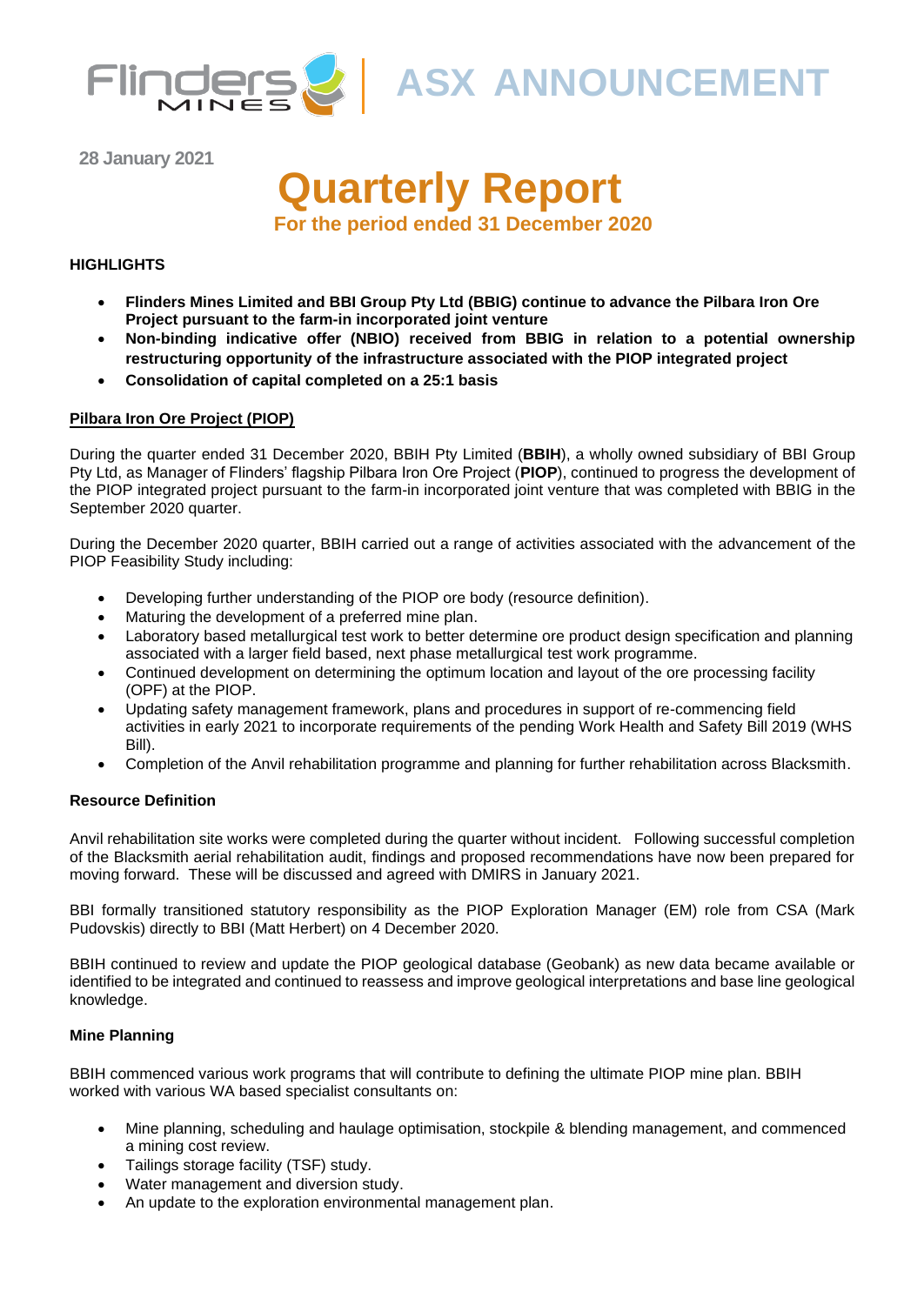#### **Metallurgy**

Historically, FMS has undertaken a phased approach to understanding the metallurgy of the PIOP. BBIH proposes to undertake metallurgical work program, which will seek to close knowledge gaps and produce Feasibility Study level metallurgical knowledge.

In support of this next phase program, BBIH (along with specialist consultants) undertook the following related work programs:

- Completed small scale sinter test work to initially assess the suitability of the product top size and alumina content on a typical sinter matrix as a pre-cursor to larger scale sinter test work
- Preparation and planning for the upcoming metallurgical test work program with a focus on requirements for POWs and associated approvals.

#### **Engineering and Project Delivery**

BBIH undertook other engineering and project delivery activities to support the PIOP Feasibility Study including:

- Further optimisation of the location and layout of the ore processing facility (OPF) incorporating nonprocess infrastructure (NPI), water management, pad levels, crushing hub layout, road and traffic management and the overall footprint of the plant.
- Design and planning for refurbishment and expansion to the current PIOP exploration camp to accommodate the requirements of upcoming field-based programmes. This included initial design of the camp expansion, camp on-site inspection and condition audit, issuing a tender for the camp management contract and issuing tenders relating to fuel supply and tank installation, camp upgrade and logistics contracts.
- Commenced development of updated Opex model for the complete supply chain (pit to market).
- Further progression of planning / scoping and set-up in support of commencing the PIOP Feasibility Study.



*Figure 1. PIOP and BBIG proposed infrastructure corridor.*

#### **NBIO**

On 14 December 2020, the Company announced it had received a non-binding indicative offer (**NBIO**) from BBIG in relation to a potential ownership restructuring opportunity of the infrastructure associated with the PIOP integrated project.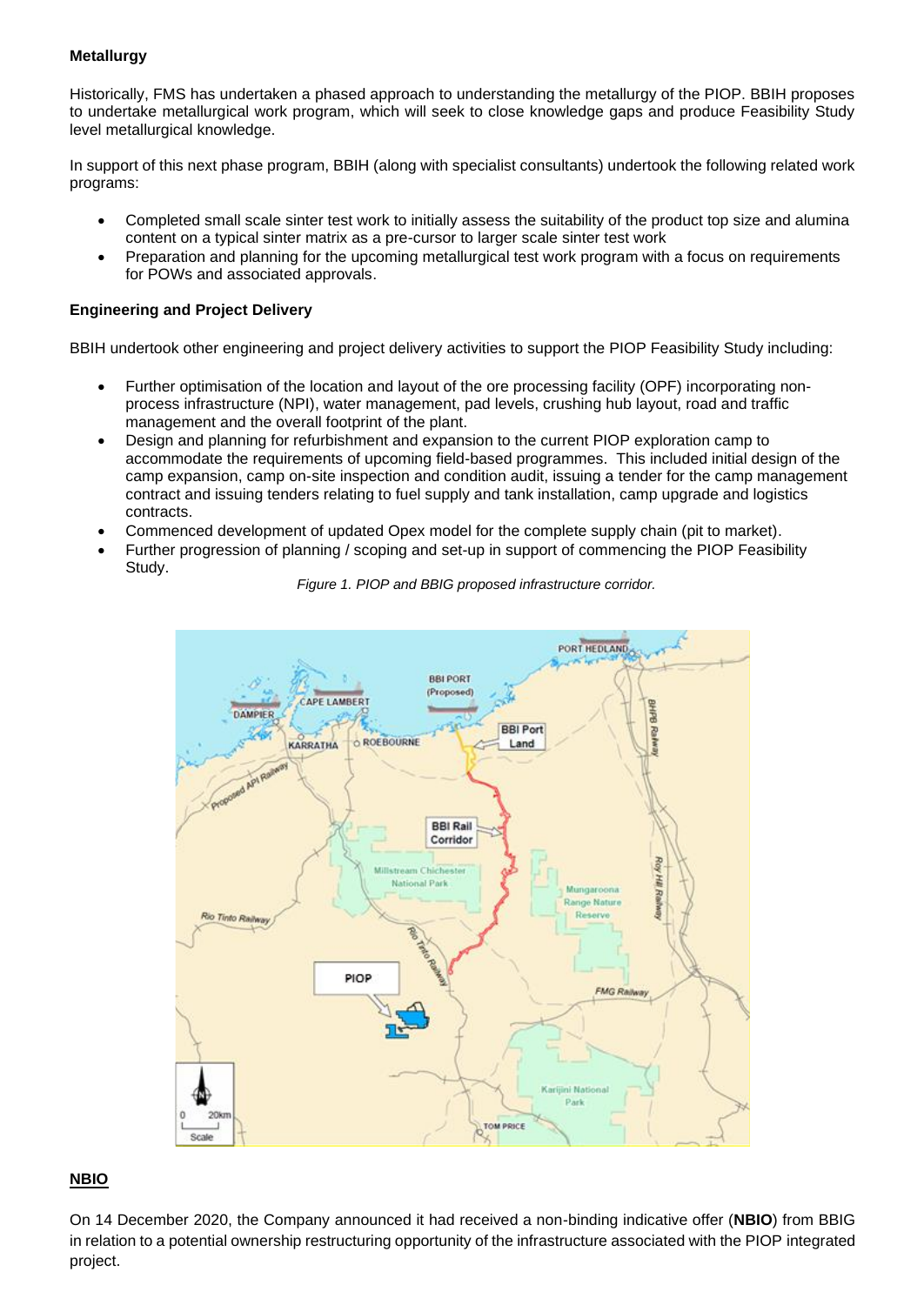BBIG has approached the Company to commence a discussion about a potential transaction that would result in Flinders retaining 100% ownership of the PIOP as well as 100% of BBIG's port and rail infrastructure assets (**Proposed Transaction**). BBIG has proposed that the development of the BBIG infrastructure and the PIOP mine as an integrated project within one public corporate group (Flinders) would better facilitate financing and management of the project development or a staged development approach.

The Flinders' Board advised that it had reviewed the NBIO and the Non-Executive Directors, who are independent of TIO (NZ) Limited, the major shareholder in BBIG (**Independent Directors**), had formed the view that the proposal should be further investigated. As such the Independent Directors and appointed external advisers are progressing discussions with BBIG on potential terms that may be in the best interests of Flinders' shareholders.

Subsequent to quarter end, the Flinders Board have also reached an agreement with BBIG whereby BBIG will advance \$1m in support of third-party costs directly associated with progressing the Proposed Transaction. The funds will be drawn in 3 equal instalments on 29 January 2021, 5 March 2021 and 9 April 2021. Should a fully approved transaction result from the NBIO, then the Company will reimburse the funds to BBIG or offset against any monies owed by BBIG to the Company from termination of the farm-in incorporated joint venture on the later of the completion date or 31 December 2021. If no Transaction eventuates then funds drawn down at that date are not repayable.

Shareholders will be updated regarding any material developments on the Proposed Transaction. There is no guarantee that the Proposed Transaction or any transaction will eventuate from these discussions.

#### **Canegrass**

An exploration programme was completed at the Company's Canegrass Project in Western Australia between September to October 2020, which included:

- Ten (10) RCP drill holes, six (6) within E58/232-I, and four (4) within E58/282-I designed to infill and test for shallower higher-grade vanadium-titanium-magnetite (VTM) zones within the Mineral Resource (ASX announcement 30 January 2018) VTM mineralisation;
- A soil geochemical sampling programme within E58/520-I, E58/521-I and E58/522-I, which included several rock samples of potentially gold bearing quartz float and selected soil samples and rock samples within E58/236-I and E58/282-I. The soil sampling programmes within E58/520-I and E58/522-I targeted potentially gold bearing structural trends south of the Honeypot gold prospect. The soil sampling within E58/521-I was designed to test for possible platinum group metals (PGM) across the interpreted contact between the upper and middle units of the Windimurra Igneous Complex;

Results of the programme were released to the market on 21 January 2021.

#### **Financial**

As of 31 December 2020, the Company had \$2.18 million in cash and an unsecured fully drawn loan of \$3.0m due to be repaid on or before 30 June 2022.

The Company's expenditure during the quarter was focused on Canegrass minimum expenditure requirements and no substantive mining exploration activities were undertaken.

The Company notes that during the quarter, a total of \$95,000 was paid to related parties, including Directors and their associates. Of this, \$35,000 in Non-executive Director fees was paid to TIO for Director services provided by Messrs Michael Wolley and Evan Davies and \$60,000 was paid to the Company's independent Directors, Messrs Warburton, Gurry and Ms Edwardes.

#### **Corporate Activities**

On 20 November 2020, the Company held its Annual General Meeting, at which shareholders approved a consolidation of capital through the conversion of every 25 shares held by a shareholder into one share. Completion of the consolidation was announced on 27 November 2020, with the Company's capital structure post completion comprising 168,848,577 fully paid ordinary shares.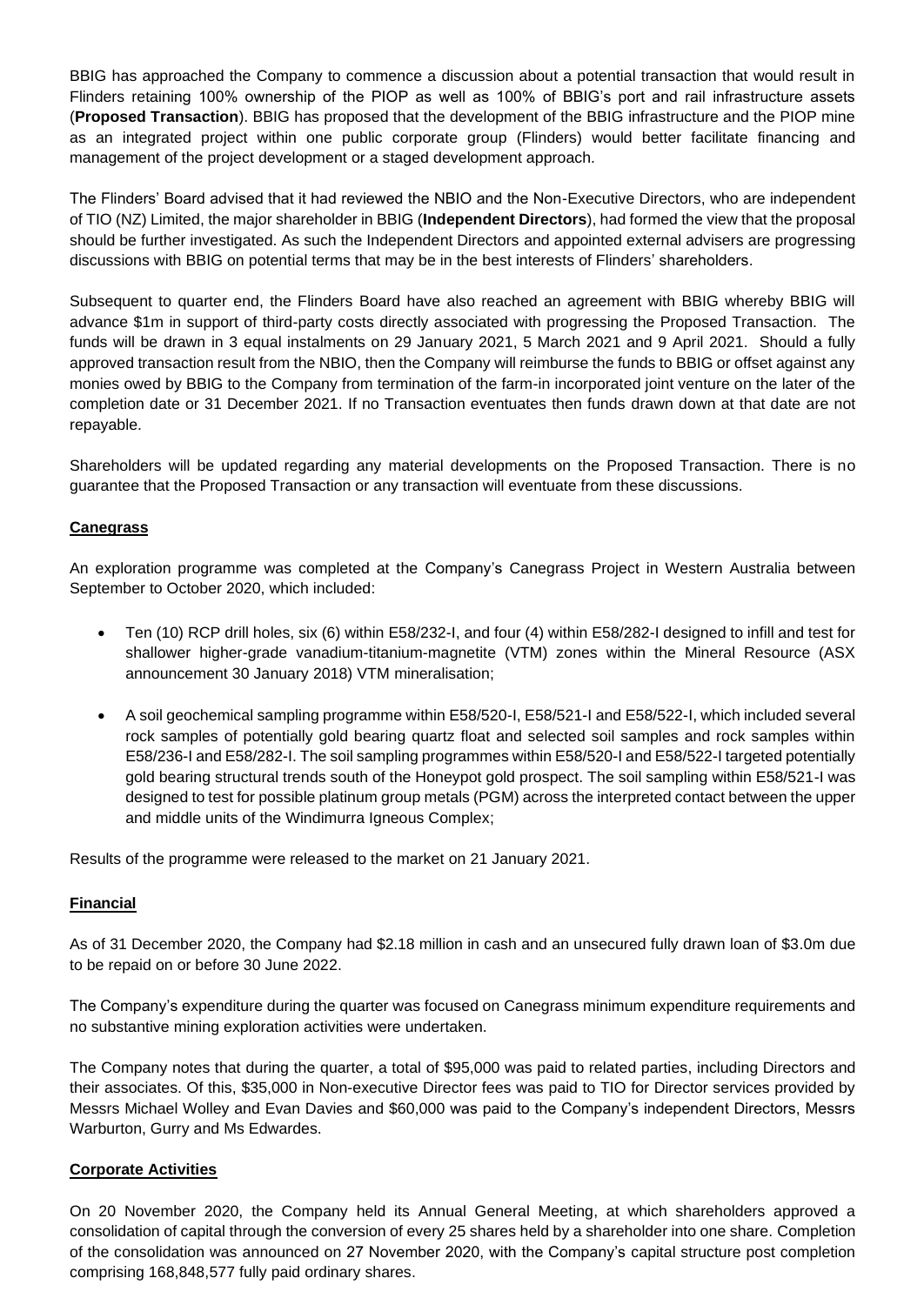Authorised by: Board of Flinders Mines Limited

For further information please contact:

#### **Investors and Shareholders**

Andrew Whitehead General Manager – AWhitehead@flindersmines.com

#### **Media**

Michael Weir Citadel-MAGNUS – 0402 347 032

#### **About Flinders Mines Limited**

Flinders Mines Limited is an ASX-listed (ASX: FMS) exploration and development company focused on the commercialisation of the Pilbara Iron Ore Project (PIOP). The PIOP is located approximately 70km from Tom Price in Western Australia's iron ore-rich Pilbara region.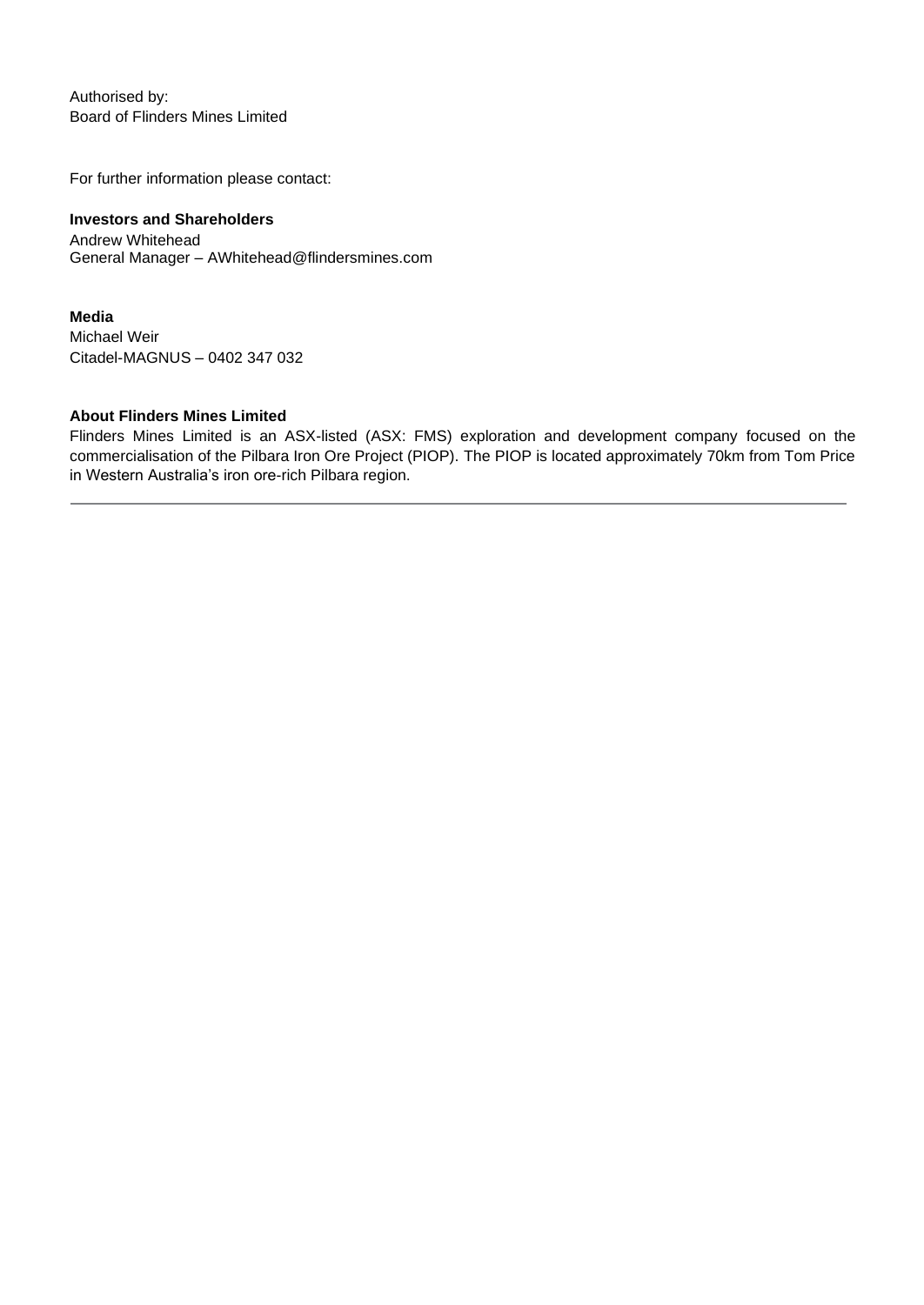#### Tenement Schedule FortheQuarterending 31 December 2020

| <b>Tenement</b><br>No.         | <b>Status</b> | <b>Tenement</b><br><b>Name</b> | Grant/<br>Application<br>Date | <b>Expiry</b><br>Date | Area<br>$(Sq$ Km $)$ | <b>Registered Holder</b><br>/Applicant     | Interest | <b>Related</b><br>Agreement |
|--------------------------------|---------------|--------------------------------|-------------------------------|-----------------------|----------------------|--------------------------------------------|----------|-----------------------------|
| <b>WESTERN AUSTRALIA</b>       |               |                                |                               |                       |                      |                                            |          |                             |
| Canegrass Project <sup>1</sup> |               |                                |                               |                       |                      |                                            |          |                             |
| E58/232                        | Granted       | <b>Boulder Well</b>            | 29/07/2002                    | 28/07/2021            | 16.1                 | <b>Flinders Canegrass</b><br>PtyLtd        | 100%     |                             |
| E58/236                        | Granted       | Challa                         | 22/03/2002                    | 21/03/2021            | 12.7                 | <b>Flinders Canegrass</b><br><b>PtyLtd</b> | 100%     |                             |
| E58/282                        | Granted       | <b>Honey Pot</b>               | 3/05/2007                     | 2/05/2021             | 24.2                 | <b>Flinders Canegrass</b><br><b>PtyLtd</b> | 100%     |                             |
|                                |               |                                |                               |                       |                      |                                            |          |                             |
| E58/520                        | Granted       | Waramboo                       | 14/09/2017                    | 13/09/2022            | 3.1                  | <b>Flinders Canegrass</b><br><b>PtyLtd</b> | 100%     |                             |
| E58/521                        | Granted       | Waramboo                       | 14/09/2017                    | 13/09/2022            | 15.1                 | <b>Flinders Canegrass</b><br><b>PtyLtd</b> | 100%     |                             |
| E58/522                        | Granted       | Waramboo                       | 14/09/2017                    | 13/09/2022            | 24.1                 | <b>Flinders Canegrass</b><br><b>PtyLtd</b> | 100%     |                             |

## Pilbara Iron Ore Project (PIOP)<sup>2</sup>

| R47/21 <sup>3</sup> | Granted | Anvil                | 30/01/2020 | 29/01/2023 | 44.4  | <b>PIOP Mine Co NL</b> | 100% | Prenti<br>Agreement |
|---------------------|---------|----------------------|------------|------------|-------|------------------------|------|---------------------|
| L47/728             | Granted | <b>PIOP Airstrip</b> | 29/05/2015 | 28/05/2036 | 3.0   | <b>PIOP Mine Co NL</b> | 100% |                     |
| L47/730             | Granted | <b>PIOP Village</b>  | 29/05/2015 | 28/05/2036 | 0.1   | <b>PIOP Mine Co NL</b> | 100% |                     |
| L47/731             | Granted | Northern Road        | 18/11/2019 | 17/11/2040 | 4.9   | <b>PIOP Mine Co NL</b> | 100% |                     |
| L47/734             | Granted | Southern Road        | 29/05/2015 | 28/05/2036 | 4.2   | <b>PIOP Mine Co NL</b> | 100% |                     |
| M47/1451            | Granted | <b>Blacksmith ML</b> | 26/03/2012 | 25/03/2033 | 111.6 | <b>PIOP Mine Co NL</b> | 100% | Prenti<br>Agreement |

# **SOUTH AUSTRALIA**

## Jamestown Project

| EL6430 | Granted | Washpool | 10/11/2019 | 9/11/2021 | 135.0 | <b>PNX Metals</b><br>Limited | Gold, Copper | <b>Phoenix Copper</b><br>Agreement |
|--------|---------|----------|------------|-----------|-------|------------------------------|--------------|------------------------------------|
|--------|---------|----------|------------|-----------|-------|------------------------------|--------------|------------------------------------|

1. E58/232 extension of term granted on 20 October 2020.

2. Tenements related to the PIOP were transferred to PIOP Mine Co NL, along with the relevant regulatory approvals.

3. E47/1560 was converted to a retention licence (R47/21) on 30/01/2020. R47/21 is not subject to any statutory minimum expenditure obligations which allows the Company to minimise activities and costs associated with the tenement.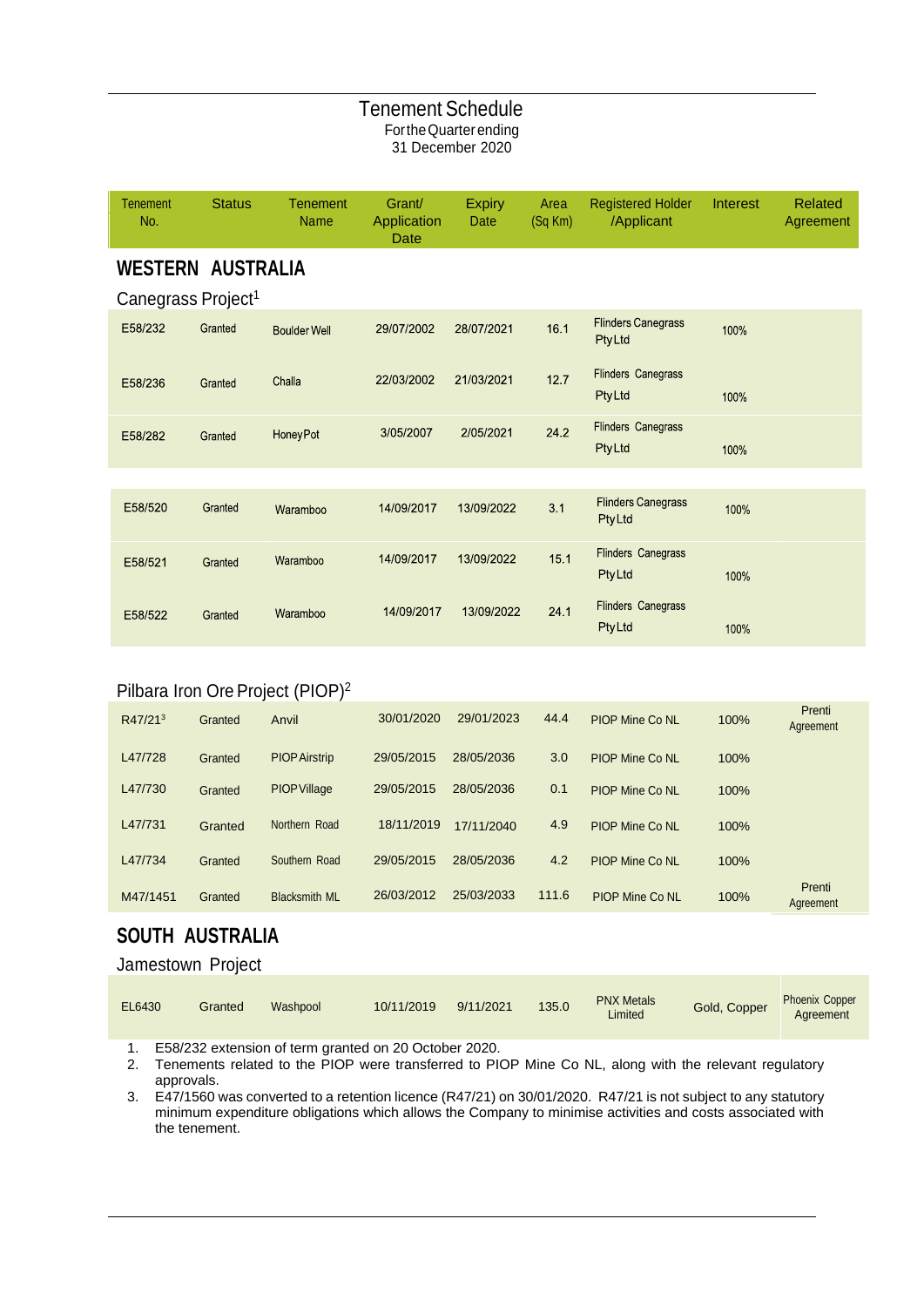# **Appendix 5B**

# **Mining exploration entity or oil and gas exploration entity quarterly cash flow report**

| Name of entity         |                                   |  |  |  |
|------------------------|-----------------------------------|--|--|--|
| FLINDERS MINES LIMITED |                                   |  |  |  |
| ABN                    | Quarter ended ("current quarter") |  |  |  |
| 46 091 118 044         | 31 December 2020                  |  |  |  |

| <b>Consolidated statement of cash flows</b> |                                                   | <b>Current quarter</b><br>\$A'000 | Year to date<br>(6 months)<br>\$A'000 |
|---------------------------------------------|---------------------------------------------------|-----------------------------------|---------------------------------------|
| 1.                                          | Cash flows from operating activities              |                                   |                                       |
| 1.1                                         | Receipts from customers                           |                                   |                                       |
| 1.2                                         | Payments for                                      |                                   |                                       |
|                                             | exploration & evaluation (if expensed)<br>(a)     |                                   |                                       |
|                                             | development<br>(b)                                |                                   |                                       |
|                                             | production<br>(c)                                 |                                   |                                       |
|                                             | (d)<br>staff costs                                |                                   |                                       |
|                                             | administration and corporate costs<br>(e)         | (980)                             | (1,533)                               |
| 1.3                                         | Dividends received (see note 3)                   |                                   |                                       |
| 1.4                                         | Interest received                                 | 3                                 | 7                                     |
| 1.5                                         | Interest and other costs of finance paid          |                                   |                                       |
| 1.6                                         | Income taxes paid                                 |                                   |                                       |
| 1.7                                         | Government grants and tax incentives              |                                   |                                       |
| 1.8                                         | Other (provide details if material)               |                                   |                                       |
| 1.9                                         | Net cash from / (used in) operating<br>activities | (977)                             | (1,526)                               |

| 2.  |     | Cash flows from investing activities      |       |       |
|-----|-----|-------------------------------------------|-------|-------|
| 2.1 |     | Payments to acquire:                      |       |       |
|     | (a) | entities                                  | -     |       |
|     | (b) | tenements                                 | -     |       |
|     | (C) | property, plant and equipment             | -     |       |
|     | (d) | exploration & evaluation (if capitalised) | (253) | (393) |
|     | (e) | investments                               | -     |       |
|     | (f) | other non-current assets                  | -     |       |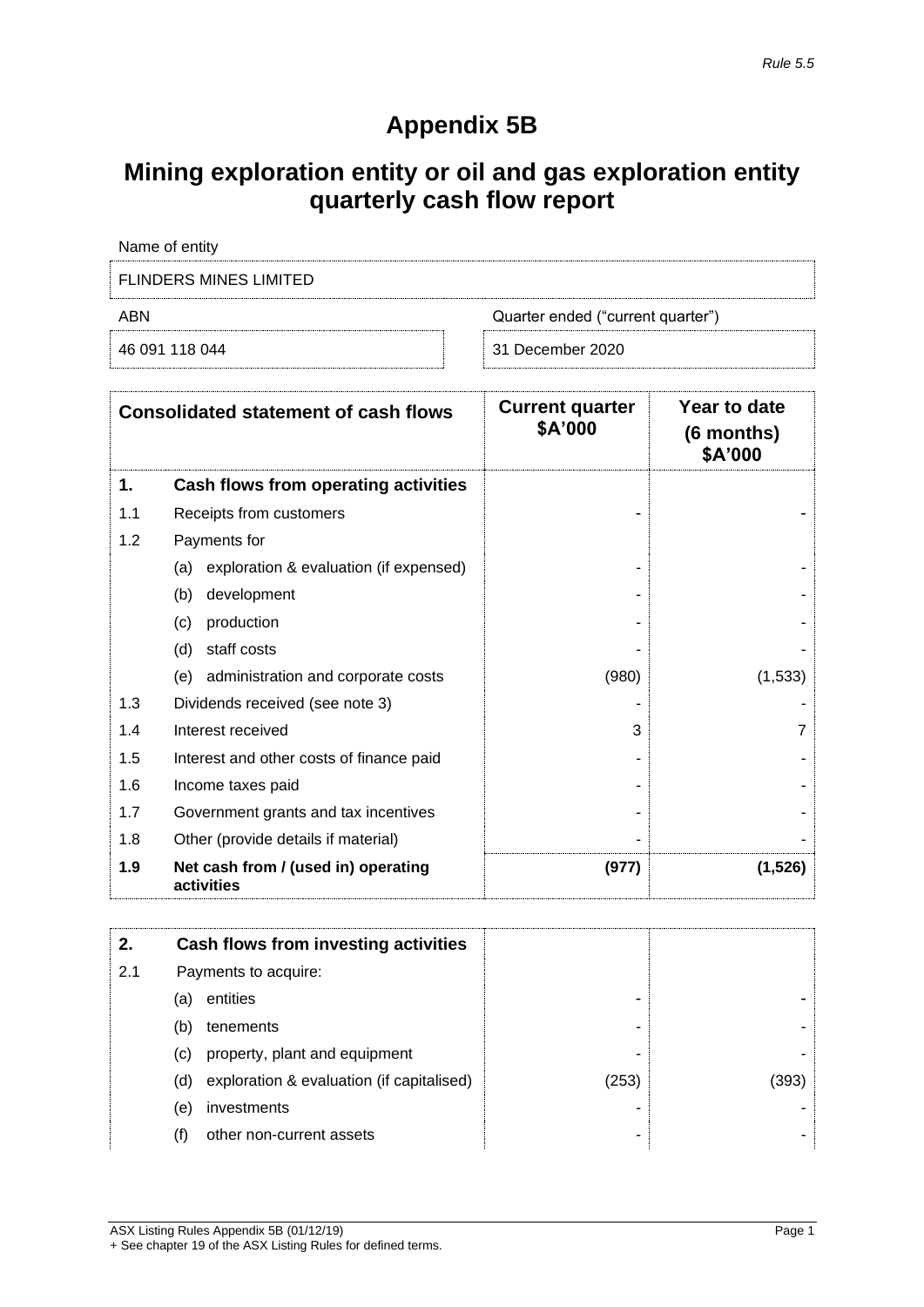|     | <b>Consolidated statement of cash flows</b>       | <b>Current quarter</b><br>\$A'000 | Year to date<br>$(6$ months)<br>\$A'000 |
|-----|---------------------------------------------------|-----------------------------------|-----------------------------------------|
| 2.2 | Proceeds from the disposal of:                    |                                   |                                         |
|     | entities<br>(a)                                   |                                   |                                         |
|     | (b)<br>tenements                                  |                                   |                                         |
|     | property, plant and equipment<br>(c)              |                                   |                                         |
|     | (d)<br>investments                                |                                   |                                         |
|     | other non-current assets<br>(e)                   |                                   |                                         |
| 2.3 | Cash flows from loans to other entities           |                                   |                                         |
| 2.4 | Dividends received (see note 3)                   |                                   |                                         |
| 2.5 | Other (provide details if material)               |                                   |                                         |
| 2.6 | Net cash from / (used in) investing<br>activities | (253)                             | (393)                                   |

| 3.   | Cash flows from financing activities                                                       |  |
|------|--------------------------------------------------------------------------------------------|--|
| 3.1  | Proceeds from issues of equity securities<br>(excluding convertible debt securities)       |  |
| 3.2  | Proceeds from issue of convertible debt<br>securities                                      |  |
| 3.3  | Proceeds from exercise of options                                                          |  |
| 3.4  | Transaction costs related to issues of equity<br>securities or convertible debt securities |  |
| 3.5  | Proceeds from borrowings                                                                   |  |
| 3.6  | Repayment of borrowings                                                                    |  |
| 3.7  | Transaction costs related to loans and<br>borrowings                                       |  |
| 3.8  | Dividends paid                                                                             |  |
| 3.9  | Other (provide details if material)                                                        |  |
| 3.10 | Net cash from / (used in) financing<br>activities                                          |  |

|     | Net increase / (decrease) in cash and<br>cash equivalents for the period |       |         |
|-----|--------------------------------------------------------------------------|-------|---------|
| 4.1 | Cash and cash equivalents at beginning of<br>period                      | 3,412 | 4.101   |
| 4.2 | Net cash from / (used in) operating<br>activities (item 1.9 above)       | (977) | (1,526) |
| 4.3 | Net cash from / (used in) investing activities<br>(item 2.6 above)       | (253) | (393)   |
| 4.4 | Net cash from / (used in) financing activities<br>(item 3.10 above)      |       |         |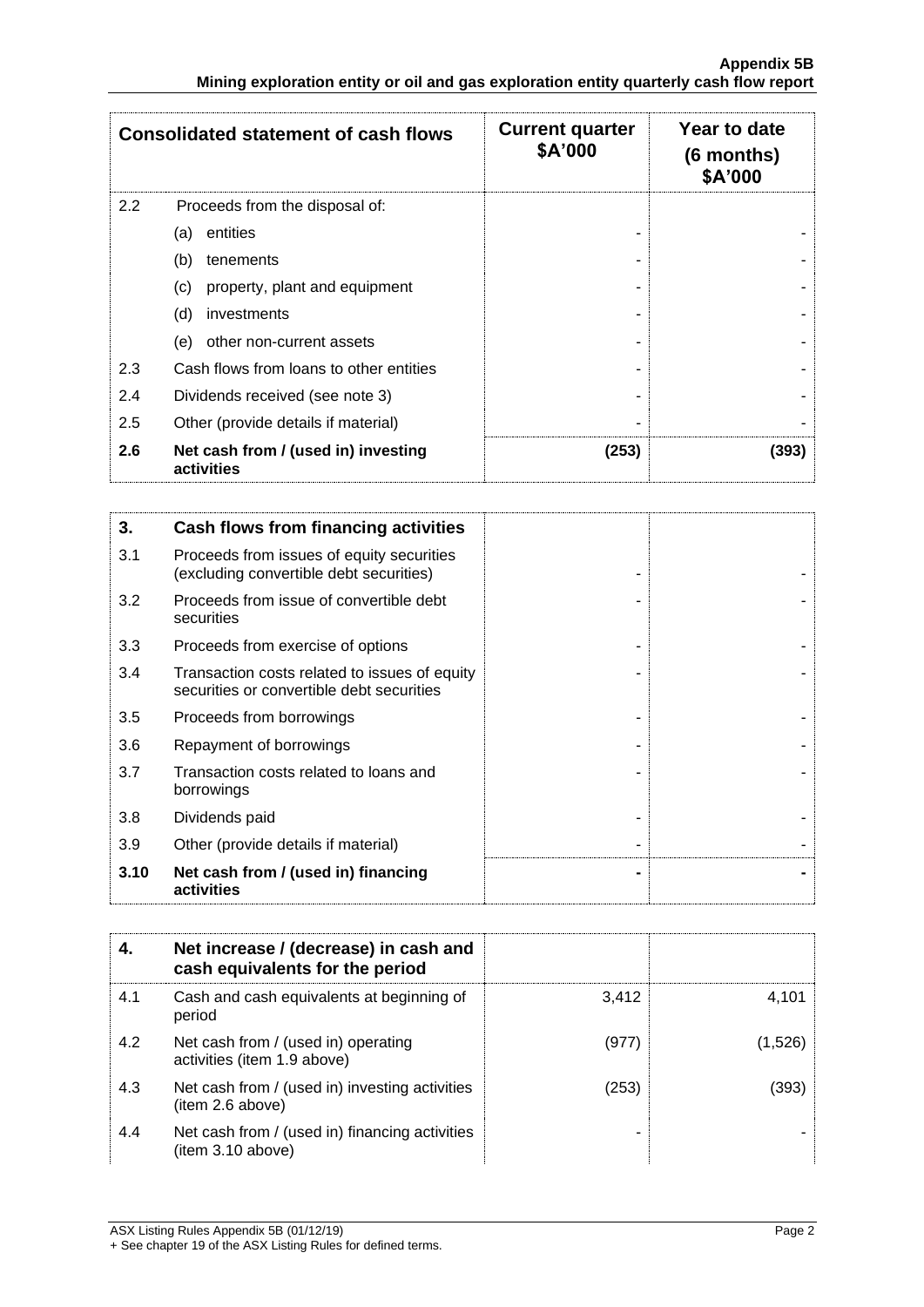| <b>Consolidated statement of cash flows</b> |                                                      | <b>Current quarter</b><br>\$A'000 | Year to date<br>(6 months)<br>\$A'000 |
|---------------------------------------------|------------------------------------------------------|-----------------------------------|---------------------------------------|
| 4.5                                         | Effect of movement in exchange rates on<br>cash held |                                   |                                       |
| 4.6                                         | Cash and cash equivalents at end of<br>period        | 2.182                             | 2.182                                 |

| 5.  | Reconciliation of cash and cash<br>equivalents<br>at the end of the quarter (as shown in the<br>consolidated statement of cash flows) to the<br>related items in the accounts | <b>Current quarter</b><br>\$A'000 | <b>Previous quarter</b><br>\$A'000 |
|-----|-------------------------------------------------------------------------------------------------------------------------------------------------------------------------------|-----------------------------------|------------------------------------|
| 5.1 | <b>Bank balances</b>                                                                                                                                                          | 2.182                             | 3.412                              |
| 5.2 | Call deposits                                                                                                                                                                 |                                   |                                    |
| 5.3 | <b>Bank overdrafts</b>                                                                                                                                                        |                                   |                                    |
| 5.4 | Other (provide details)                                                                                                                                                       | -                                 |                                    |
| 5.5 | Cash and cash equivalents at end of<br>quarter (should equal item 4.6 above)                                                                                                  | 2,182                             | 3,412                              |

| 6.  | Payments to related parties of the entity and their<br>associates                          | <b>Current quarter</b><br>\$A'000 |
|-----|--------------------------------------------------------------------------------------------|-----------------------------------|
| 6.1 | Aggregate amount of payments to related parties and their<br>associates included in item 1 | 95                                |
| 6.2 | Aggregate amount of payments to related parties and their<br>associates included in item 2 |                                   |

Note: if any amounts are shown in items 6.1 or 6.2, your quarterly activity report must include a description of, and an explanation for, such payments

Non-executive Director fees paid to TIO (NZ) Limited for the quarter, the major shareholder of the Flinders Mines Limited, of \$35k for Director services provided by Messrs Michael Wolley and Evan Davies.

Non-executive Director fees paid to the Company's independent Directors, Messrs Warburton, Gurry and Ms Edwardes, of \$60k for the quarter.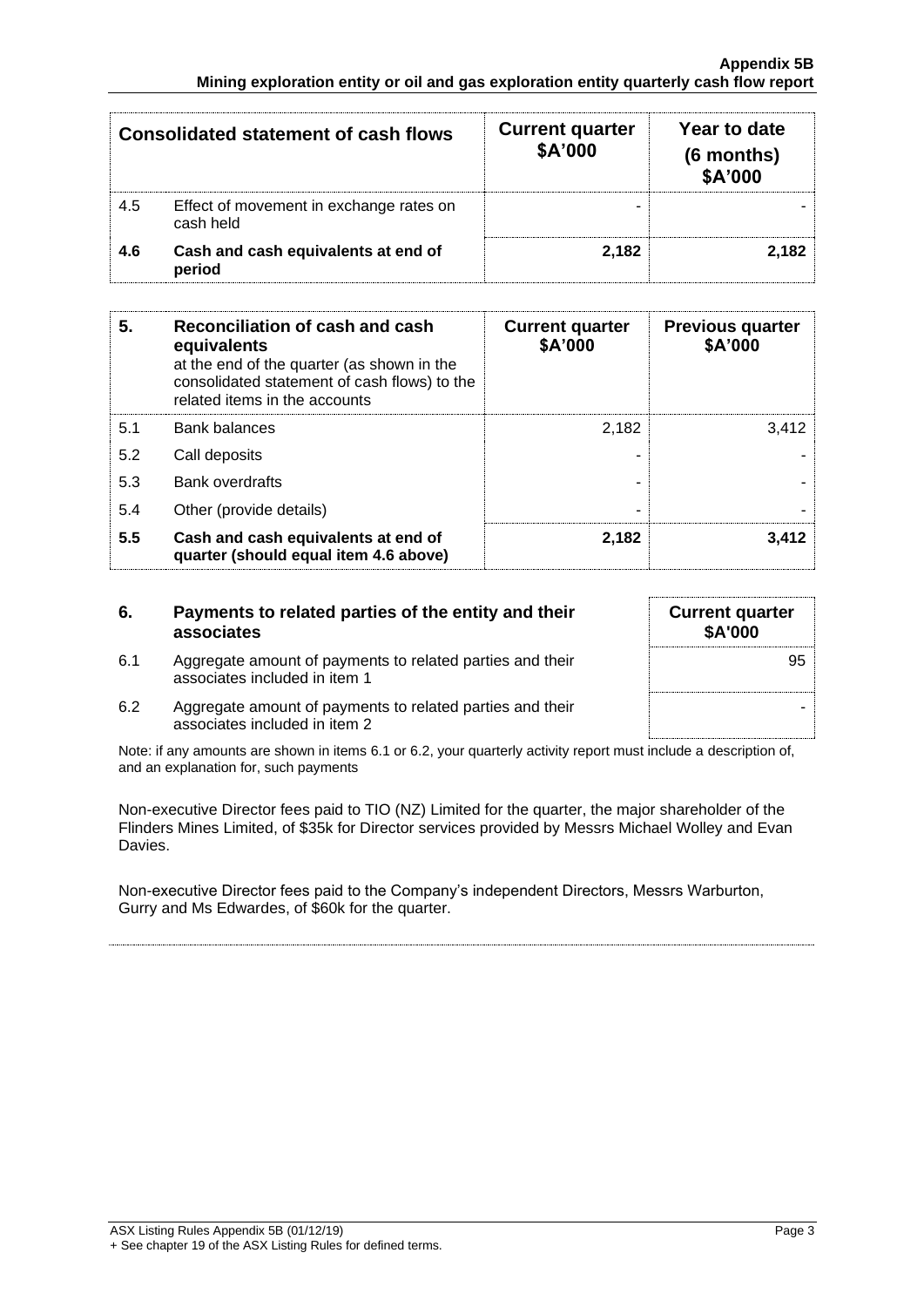f

| 7.  | <b>Financing facilities</b><br>Note: the term "facility' includes all forms of financing<br>arrangements available to the entity.                                                                                                                                                                                                                    | <b>Total facility</b><br>amount at quarter<br>end | Amount drawn at<br>quarter end<br>\$A'000 |
|-----|------------------------------------------------------------------------------------------------------------------------------------------------------------------------------------------------------------------------------------------------------------------------------------------------------------------------------------------------------|---------------------------------------------------|-------------------------------------------|
|     | Add notes as necessary for an understanding of the<br>sources of finance available to the entity.                                                                                                                                                                                                                                                    | \$A'000                                           |                                           |
| 7.1 | Loan facilities                                                                                                                                                                                                                                                                                                                                      | 3,000                                             | 3,000                                     |
| 7.2 | Credit standby arrangements                                                                                                                                                                                                                                                                                                                          |                                                   |                                           |
| 7.3 | Other (please specify)                                                                                                                                                                                                                                                                                                                               |                                                   |                                           |
| 7.4 | <b>Total financing facilities</b>                                                                                                                                                                                                                                                                                                                    | 3,000                                             | 3,000                                     |
|     |                                                                                                                                                                                                                                                                                                                                                      |                                                   |                                           |
| 7.5 | Unused financing facilities available at quarter end                                                                                                                                                                                                                                                                                                 |                                                   |                                           |
| 7.6 | Include in the box below a description of each facility above, including the lender, interest<br>rate, maturity date and whether it is secured or unsecured. If any additional financing<br>facilities have been entered into or are proposed to be entered into after quarter end,<br>include a note providing details of those facilities as well. |                                                   |                                           |
| 1.  | Unsecured A\$3.0m loan facility provided by PIO Mines Pty Limited, a related entity of the<br>major shareholder, TIO (NZ) Limited, at an interest rate of BBSW +2% pa. A\$3m was<br>drawn on 22 March 2019 and is due on 30 June 2022.                                                                                                               |                                                   |                                           |

| 8.  | Estimated cash available for future operating activities                                                                                             | \$A'000 |  |
|-----|------------------------------------------------------------------------------------------------------------------------------------------------------|---------|--|
| 8.1 | Net cash from / (used in) operating activities (Item 1.9)                                                                                            | (977)   |  |
| 8.2 | Capitalised exploration & evaluation (Item 2.1(d))                                                                                                   | (253)   |  |
| 8.3 | Total relevant outgoings (Item $8.1 +$ Item $8.2$ )                                                                                                  | (1,230) |  |
| 8.4 | Cash and cash equivalents at quarter end (Item 4.6)                                                                                                  | 2,182   |  |
| 8.5 | Unused finance facilities available at quarter end (Item 7.5)                                                                                        |         |  |
| 8.6 | Total available funding (Item $8.4 +$ Item $8.5$ )                                                                                                   | 2,182   |  |
| 8.7 | Estimated quarters of funding available (Item 8.6 divided by<br>Item $8.3$ )                                                                         | 1.77    |  |
| 8.8 | If Item 8.7 is less than 2 quarters, please provide answers to the following questions:                                                              |         |  |
|     | 1.<br>Does the entity expect that it will continue to have the current level of net operating<br>cash flows for the time being and, if not, why not? |         |  |
|     | Answer: Yes                                                                                                                                          |         |  |

| Has the entity taken any steps, or does it propose to take any steps, to raise further |
|----------------------------------------------------------------------------------------|
| cash to fund its operations and, if so, what are those steps and how likely does it    |
| believe that they will be successful?                                                  |
|                                                                                        |